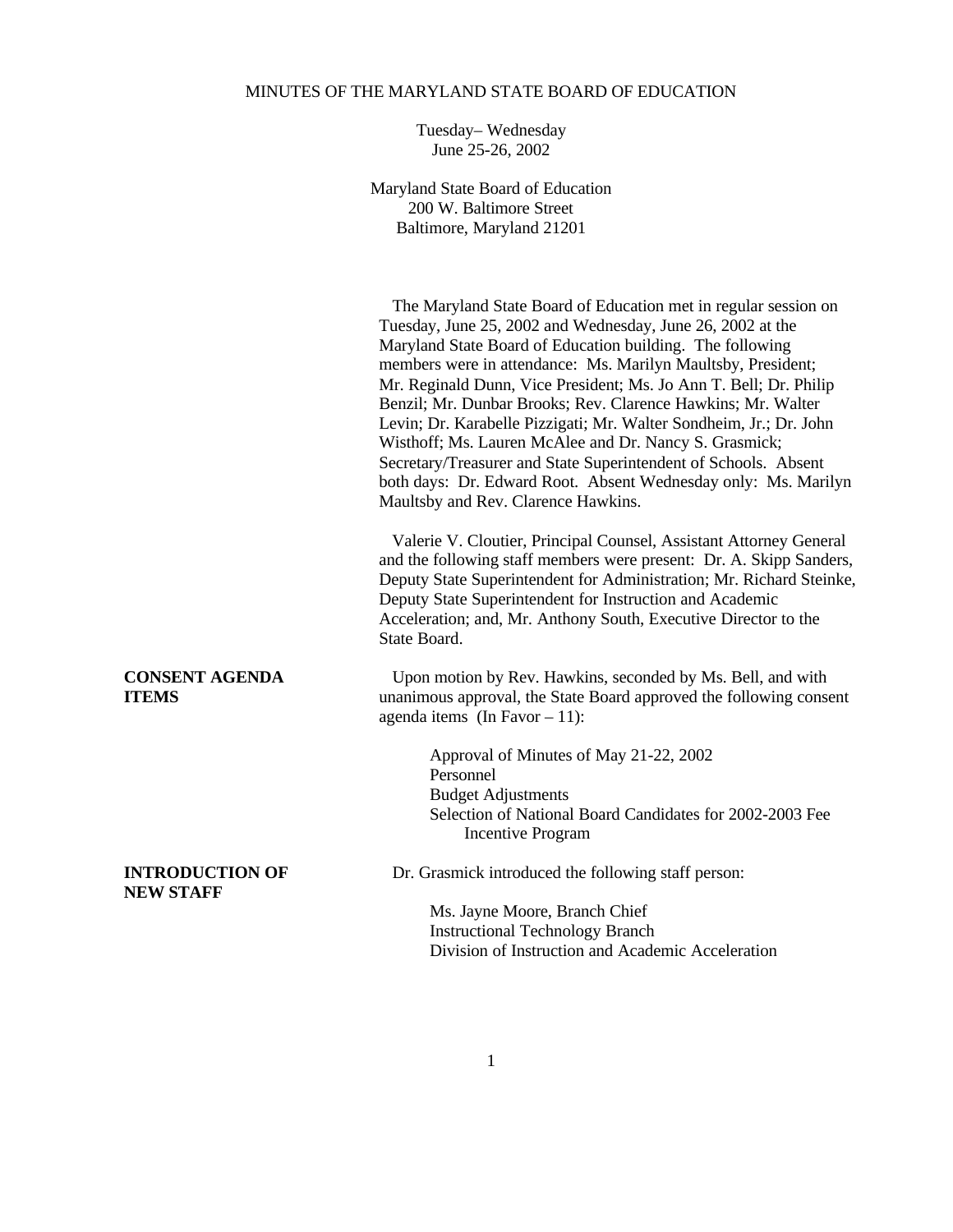**ARTS)**

**IMPLEMENTING** Mr. Richard Deasy, Co-Chair, Fine Arts Advisory Panel and **CONTENT AND** Director, National Arts Education Partnership: Dr. Patricia Welch, **ACHIEVEMENT** Chairman, New Baltimore City Board of School Commissioners; **STANDARDS FOR** Ms. Anana Kambon, Special Assistant for Fine Arts Education, **PROGRAMS IN FINE** Mayor's Office; and, Mr. Jay Tucker, Chief and Specialist in the **ARTS (DANCE, MUSIC,** Arts, Division of Instruction and Academic Acceleration, provided **THEATRE, VISUAL** a progress reports on the implementation of these standards.

> The charge of the task force was to align Maryland's fine arts goals and expectations with national standards and to develop standards for program evaluation to be used in implementing the aligned goals document. The priorities that have emerged from the panel's process that continues to guide its collaborative efforts and actions statewide include:

- Creating model professional development programs for teachers that focus on translating research related to fine arts education into strategies for instructional practice;
- Recommending priorities for incentive grants to local school systems for curriculum alignment and development in support of the new state standards;
- Recommending priorities for incentive grants to local school systems for staff development opportunities which promote continuous program improvement efforts; and,
- Recommending strategies for evaluating the success of fine arts programs in meeting or exceeding the state's fine arts standards.

A number of tasks related to the identified priorities have been accomplished over the past several years.

Dr. Welch discussed the impact that fine arts has in student achievement. Baltimore City Public Schools has taken the leadership in this regard and have produced the first strategic plan under this process.

 Ms. Kambon discussed the significance of the plan and how it has allowed her to recruit foundations, local artists and the community at large to support fine arts education and instruction.

 Mr. Tucker provided an update on the three year contract with Westat to develop an assessment system for dance, music, theatre, and the visual arts at the elementary, middle, and high school levels.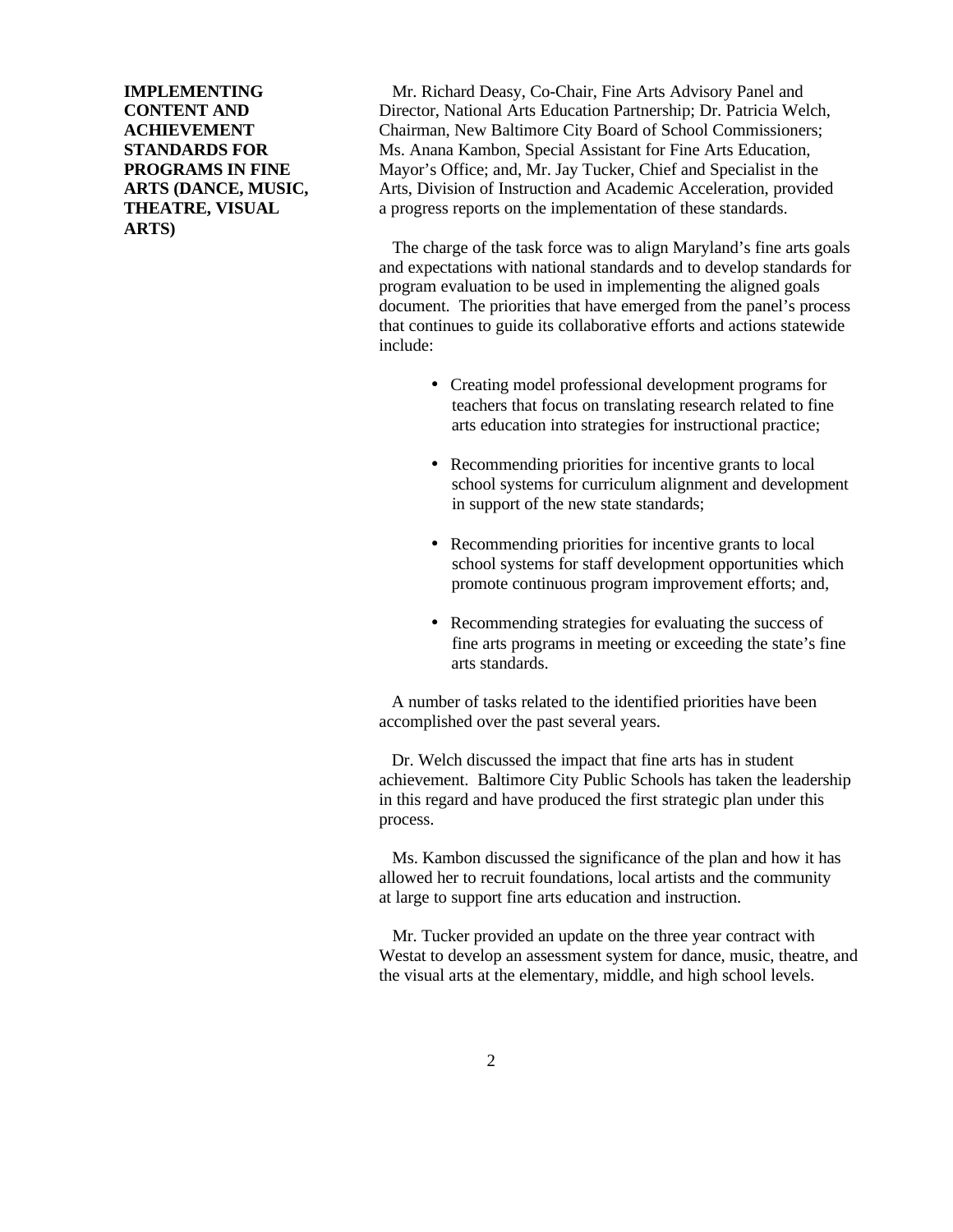**THEATRE, VISUAL ARTS (continued)**

**IMPLEMENTING** The first years work included research, analysis, and publication **CONTENT AND** of *State-of-the-Art in Large-Scale Fine Arts Assessment. The* **ACHIEVEMENT** number of professional development institutes was expanded from **STANDARDS FOR** three to four. During FY 2002, \$1.7 million was awarded to school **PROGRAMS IN FINE** systems to support implementation of locally developed long-range, **ARTS (DANCE, MUSIC** strategic plans for improving arts education programs.

**SERVICE** Mr. Luke Frazier, Director, Maryland Student Service Alliance, **LEARNING** Division of School and Student Services, provided an update on the **UPDATE** service learning programs statewide. Service learning has been a graduation requirement for students since the graduating class of 1997. Many continuous improvement objectives have been met as a result of MSDE technical assistance and resources. MSDE's service learning quality review process includes site visits, structured interviews, project observations and development, partnership building, and funding accountability measures.

> As a result of a quality review conducted by MSDE over the past school year, three primary challenges have been identified as impediments to achieving the highest quality service learning experiences for students across Maryland. Those primary challenges are:

- State Guidelines and Accountability
- Delivery Models and Accountability
- Teacher Training

 Ms. Pam Meador, Student Service Learning Specialist, Montgomery County Public Schools and Mr. Sean Patterson, Service Learning Assistant, Baltimore County Public Schools, discussed their service learning programs and quality review activities.

 Mr. Frazier reported that three Maryland students were invited to speak at the White House about their service learning experiences and how their lives have been affected by being involved with their communities and others.

**EDISON SCHOOLS** Mr. Rich O'Neill, Vice President for Development, Edison Schools **PROGRESS REPORT** and Dr. Marlaina Palmeri, Senior Vice President for Eastern District, Edison Schools, presented a progress report on the three Edison Schools. Ms. Palmeri reported that students have made significant gains on the CTBS and on the Maryland functional test. Their national medium percentile growth is as follows: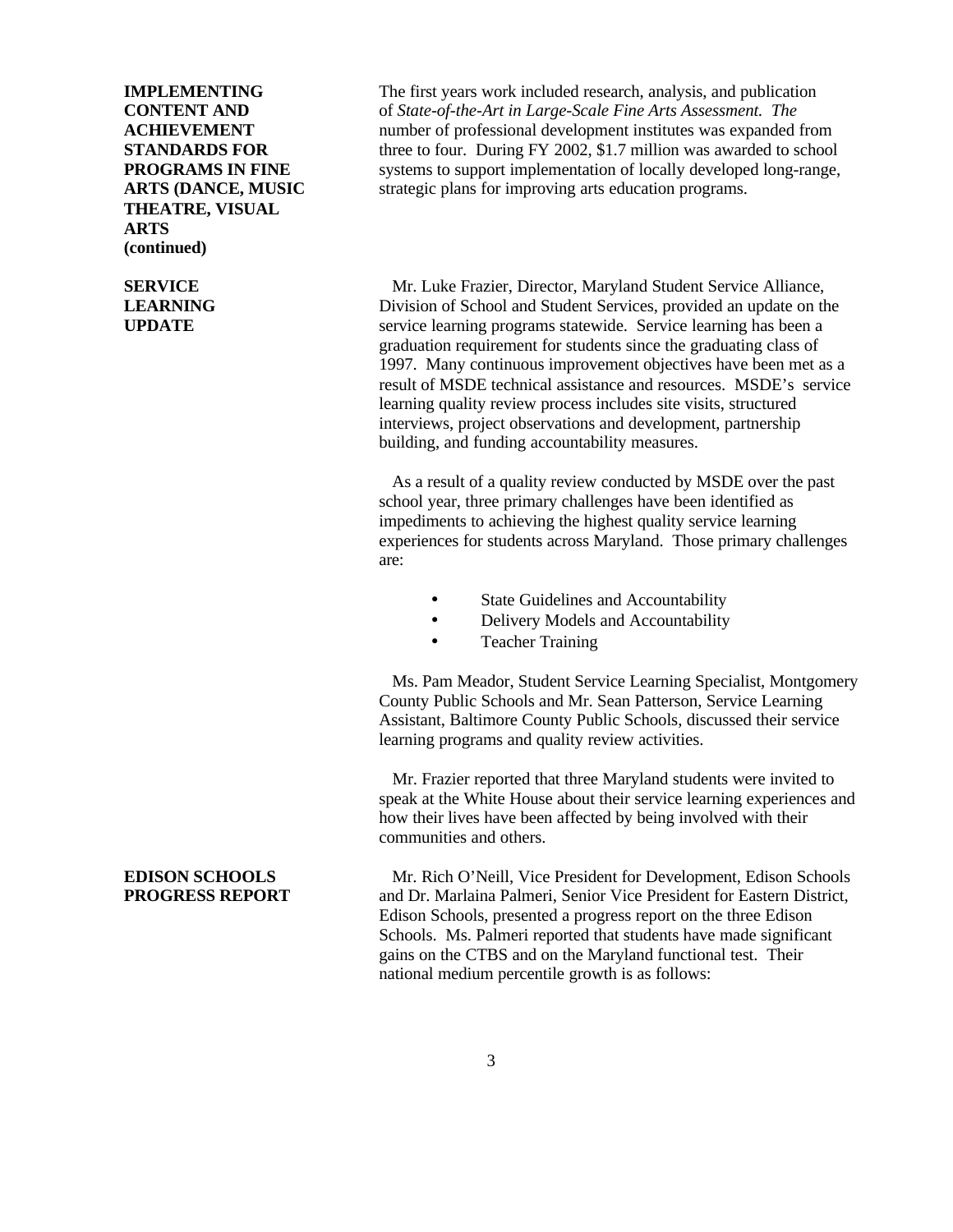**EDISON SCHOOLS** Furman Templeton Elementary School - 23 points **PROGRESS REPORT** Gilmor Elementary School - 21 points **(continued)** Montebello Elementary School - 46 points

> Students are also scoring at or above grade level on the *Success For All* measures.

| Furman Templeton Elementary School - 84% |         |
|------------------------------------------|---------|
| <b>Gilmor Elementary School</b>          | $-70\%$ |
| Montebello Elementary School             | $-82\%$ |

 Edison has appointed Ms. Sarah Horsey, Principal, Montebello Elementary School, as the Achievement Director so that she can replicate the successes she has achieved with the other two Edison schools.

The following progress has been made on the Edison benchmarks:

**Student Achievement Plan** – The plan allows teachers to access where students are each month in the areas of reading and math.

**Teacher Certification –** As of January, 2002, 65% of the teachers are certified. There are 19 teachers who have taken the PRAXIS exam of which eight have passed.

**Attendance –** Attendance has grown 1.7% over the last year.

**Parent Outreach – Quarterly learning contracts are** discussed with parents, the student and the teachers four times a year. At these conferences, parent(s), student and teacher establish a goal to ensure that the student continues to make progress.

Computers have been distributed to families of students in grades 3-6. The computers are only distributed to those families who have completed a six-hour training program. The placement of this technology in the home has strengthened the communication lines between family and school.

**Professional Development – On-going professional** Development is provided not only on the local level but teachers also attend conferences sponsored by Edison. A summer leadership retreat will be held for principals and leadership teams.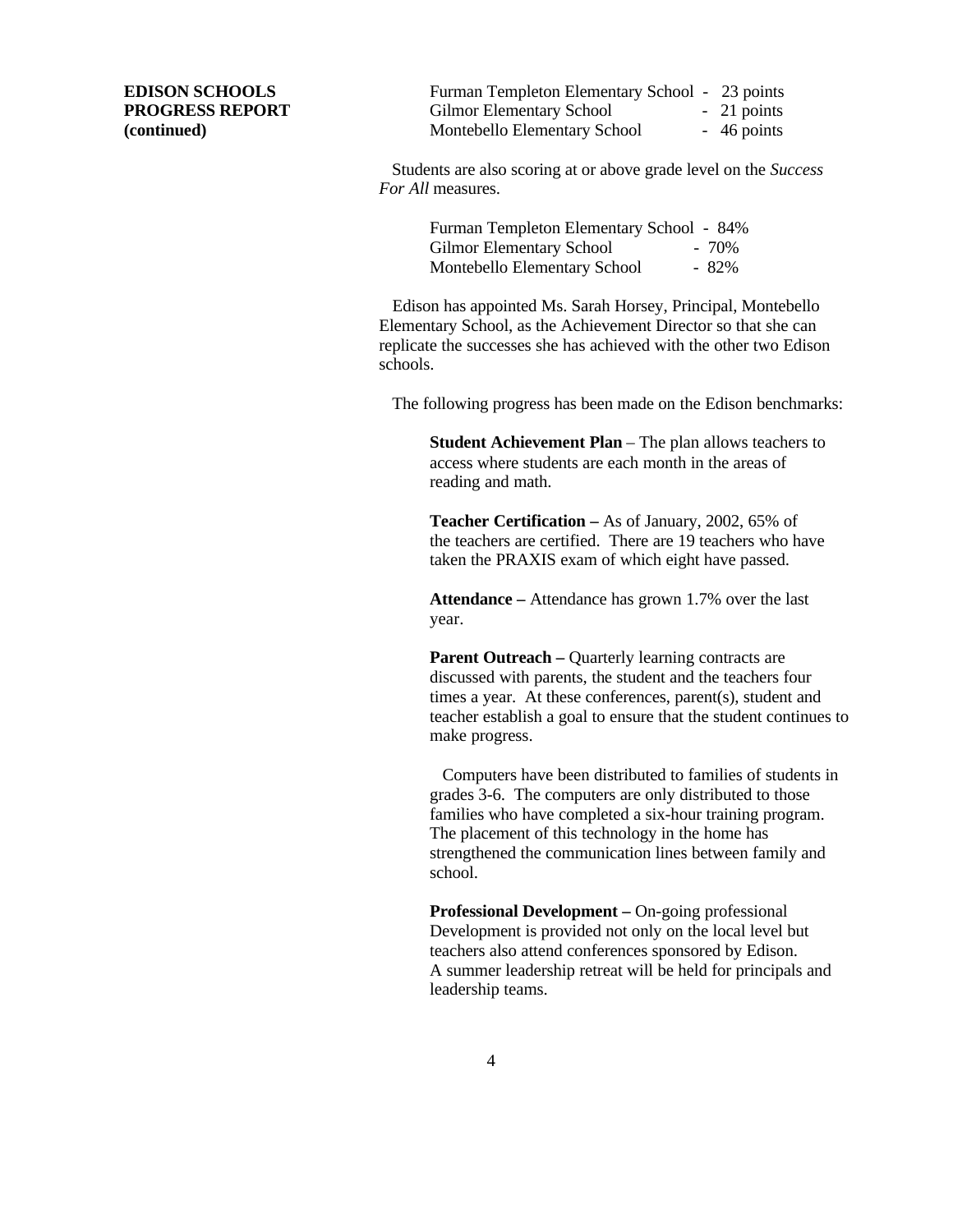**EARLY INTERVENTION** Ms. Carol Ann Baglin, Assistant State Superintendent, Division **AND SPECIAL** of Special Education/Early Intervention Services; Ms. Deborah **EDUCATION** Metzger, Program Manager, Maryland Infants and Toddlers Program/ **INITIATIVES** Preschool Services Branch, Division of Special Education/Early Intervention Services; and Ms. Marjorie Shulbank, Special Initiatives and Parent Support Specialist, Divisional and State Interagency Support Branch, Division of Special Education/Early Intervention Services, provided an overview of two of the major initiatives that have occurred on behalf of families and children.

> MSDE is the lead agency for the Maryland Infants and Toddlers Program, the State's interagency early intervention program for infants and toddlers with disabilities and their families under Part C of the Individuals with Disabilities Education Act. Since 1995, referrals to local Infants and Toddlers Programs and the number of infants and toddlers and their families receiving services have increased more than 30%.

> Ms. Shulbank discussed the significant increase in the number of children in Maryland who have been identified as having autism. In 1996, the MSDE Special Education Child Count indicated that there were 999 children with autism. In 2001 the number of children with autism increased to 2833, a 155% increase. There have also been numerous methological approaches, such as LOVASS, TEACCH, and sensory integration that families have identified and have requested be provided to their children with autism. These approaches are labor and time intensive, must be highly individualized, and are quite costly to families and systems.

 Ms. Metzger highlighted the impact of the additional funding allocated in FY 03 budget. Through the passage of the Bridge to Excellence in Public Schools Act and the Maryland Infants and Toddlers Act of 2002, the Maryland Infants and Toddlers Program will receive \$5.2 million in State funding in FY 03 to support the delivery of early intervention services through local Infants and Toddlers Programs.

 In 1998 the Maryland Legislature passed legislation that required that DHMH pursue a Medicaid Waiver for children with autism spectrum disorder. MSDE collaborated with DHMH to fulfill the requirements of the legislation. MSDE has taken the lead in developing processes, procedures, materials, training.

 Dr. Baglin reported that the program had received a monitoring visit in 1999 by the federal Department of Education and MSDE's response to the monitoring visit is currently being reviewed for final approval.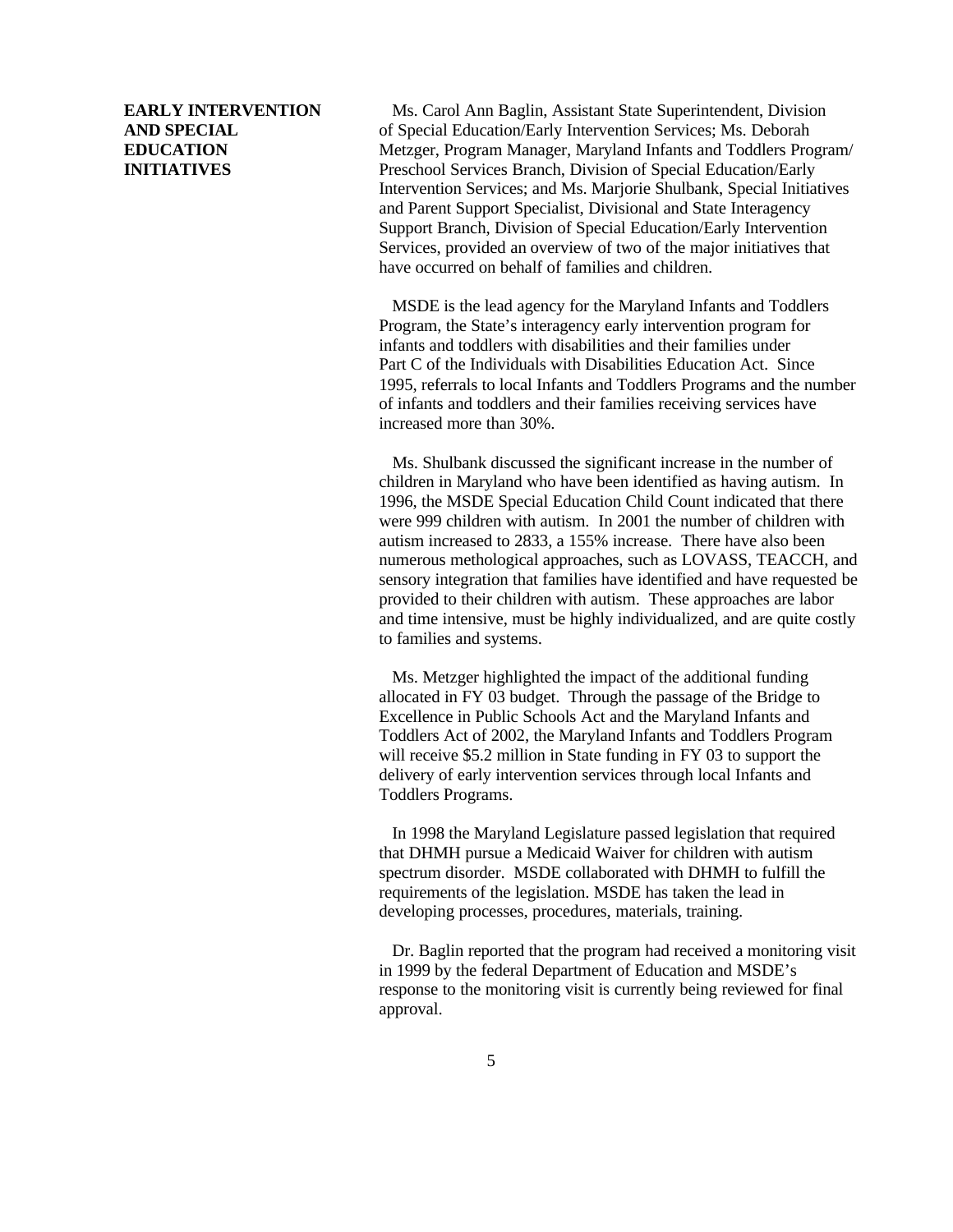**FEDERAL** Ms. Sharon Nathanson, Federal Legislative Liaison, provided a **LEGISLATIVE** report on pending federal legislation. To date, the Reauthorization **UPDATE** of the Individuals with Disabilities Education Act (IDEA) has received the most attention from the various education groups but the actual legislation has not yet been drafted. Hearings have been held, issues discussed, and position papers prepared.

> The President's Commission on Special Education has been meeting frequently over the past six months and is scheduled to present their final report to the President by July 1. Dr. Grasmick is serving on this commission.

**COMAR** Dr. Lawrence Leak, Assistant State Superintendent, Division **13A.12.01** of Certification and Accreditation and Ms. Joanne Ericson, **(REPEAL AND NEW)** Branch Chief, Certification Branch, Division of Certification and **CERTIFICATION** Accreditation, provided an overview of the conference committee **GENERAL** held on this regulation. The proposed amendments are designed to **PROVISIONS** address two main issues: enhancing recruitment and retention of educational personnel and streamlining the certification process.

> A joint conference committee meeting was held on June 11, 2002 with members of the Professional Standards and Teacher Education Board and State Board Members Ms. Maultsby, Dr. Root and Dr. Wisthoff. The meeting began with an overview of the changes to the regulations, followed by clarifying questions, and then a discussion was held where members of both boards raised their questions and concerns. Both boards agreed that these regulations will be presented at their respective meetings for approval.

Upon motion by Ms. Bell, seconded by Mr. Levin, the State Board approved these regulations. (In Favor – 10; Abstention –  $1 - Mr$ .) Sondheim.)

**VISIONARY PANEL** Dr. Grasmick provided a status report on progress of developing **RECOMMENDATIONS/** a new strategic plan and responding to the No Child Left Behind **ESEA UPDATE** federal legislation. The four areas being developed are:

> **Testing –** A group of teachers, principals, stakeholders, etc. will be convened this summer to look at the issues of a commercially available tests. Staff will work with a core test and then an augmentation. The procurement process and negotiation around the augmentation are in the beginning stages.

**Strategic plan** – Staff are continuing to work with the framework that was approved by the State Board. The final draft is expected to be presented to the Board this fall.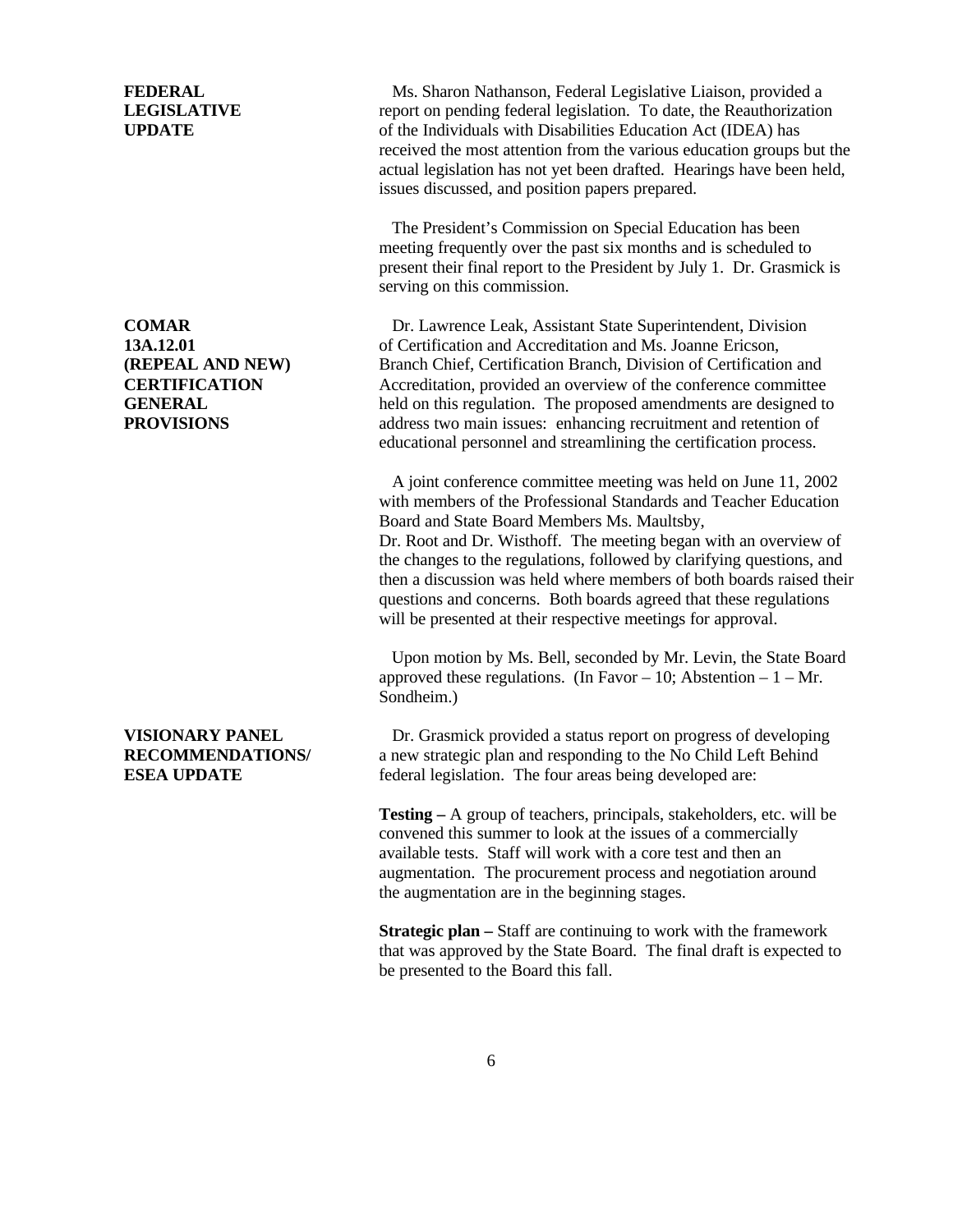**(continued)**

**VISIONARY PANEL Consolidated plan --** This is the integration of all of our federal **RECOMMENDATIONS/** programs. This plan has been submitted to the federal government **ESEA UPDATE** for their assessment of the plan.

> **Master plan --** As a part of the Thornton legislation, MSDE has put together a stakeholder group to assist in this effort. A master plan will be required for every single school system in the State and are to be submitted to the State Board by October, 2003.

**RECESS AND** Pursuant to  $\S 10-503$  (a)(1)(i)(iii) and  $\S 10-508$  (a), (7) & (8) of the **EXECUTIVE SESSION** State Government Article, Annotated Code of Maryland and upon motion by Mr. Levin, seconded by Ms. Bell, and with unanimous approval, the Maryland State Board of Education met in closed session on Tuesday, June 25, 2002, in conference room 1 at the Maryland State Department of Education building. The executive session commenced at 1:00 p.m.

> The following members were in attendance: Marilyn Maultsby; Reginald Dunn; Jo Ann T. Bell; Philip Benzil; Dunbar Brooks; Clarence Hawkins; Walter Levin; Karabelle Pizzigati; Walter Sondheim, Jr.; John Wisthoff; Lauren McAlee; Nancy S. Grasmick; A. Skipp Sanders; Richard Steinke; Valerie V. Cloutier; and Anthony South.

> The State Board deliberated the following appeals and the decisions of these cases will be announced publicly:

- *Phyllis Conyers v. Prince George's County Board of Education –* student graduation credit dispute
- *Samuel S. Fromille, IV, v. Harford County Board of Education –* student suspension
- *Linda L. Kemp v. Montgomery County Board of Education –* demotion of bus driver
- *Morgan McCormick v. Allegany County Board of Education –* extracurricular activity dispute
- *Richard Regan v. St. Mary's County Board of Education -* American Indian mascot disput
- *Richard Regan v. Worcester County Board of Education –* American Indian mascot dispute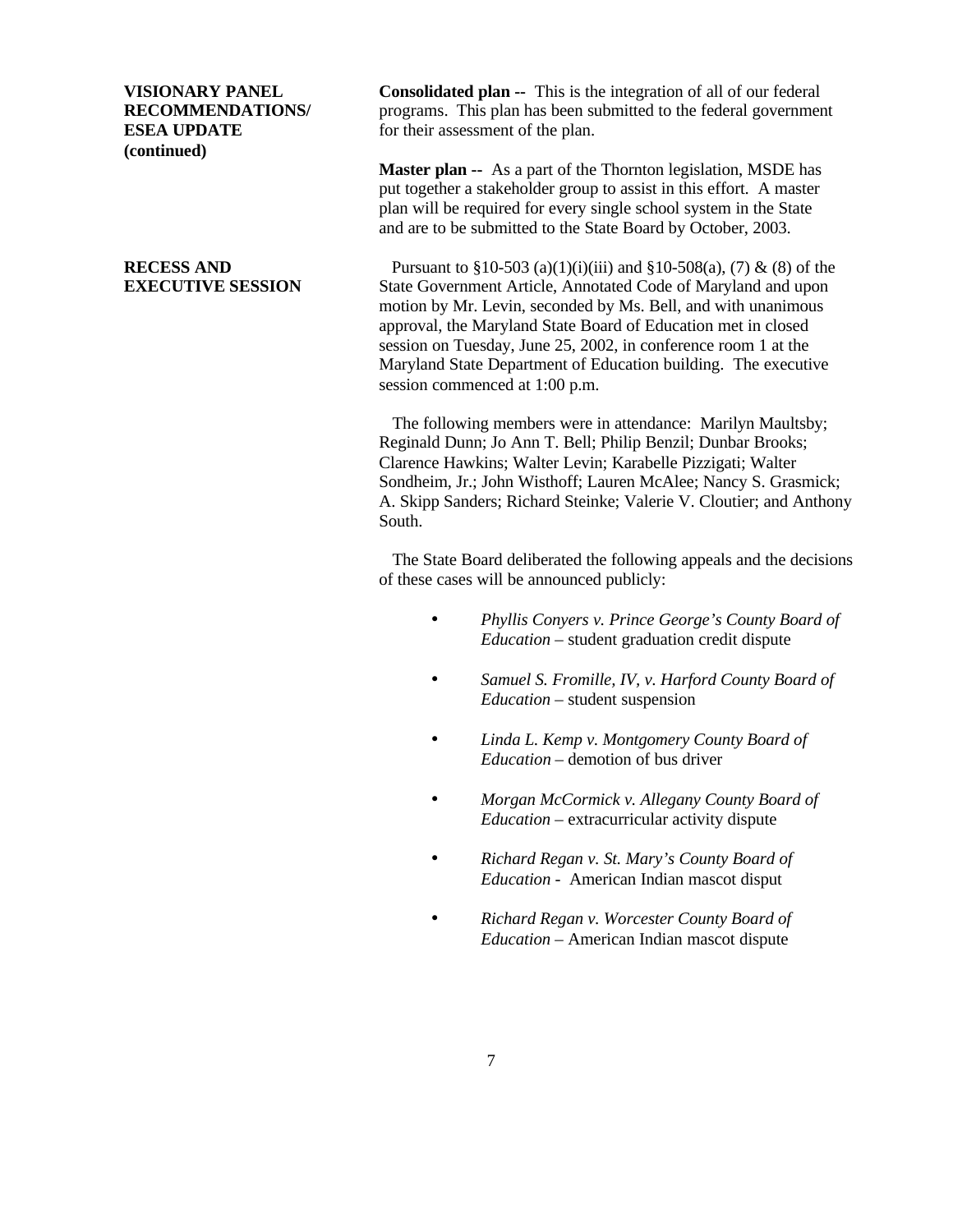**RECESS AND** The Board conducted further deliberation on the appeal of **EXECUTIVE** *Jacqueline Dennard-Stoute v. New Baltimore City Board of* **SESSION** *School Commissioners* and the decision of this case will be **(continued)** announced publicly.

> The State Board considered and denied a motion for reconsideration of Opinion No. 01-11 *Norman L. Nichols v. Caroline County Board of Education,* with recusal by Walter Levin, Esquire.

Dr. Grasmick and Board members Maultsby and Dunn briefly discussed issues that were reviewed with the New Prince George's County Board during its orientation session. The State Board asked Ms. Cloutier to draft a proposed regulation that would mandate orientation on certain matters for local boards of education.

 Dr. Grasmick and Ms. Cloutier discussed with the State Board its legal options regarding middle school options for rising seventh graders at the three Edison schools. The State Board deferred further discussion to public session with Ms. Russo, the CEO of the Baltimore City Public School System.

 Dr. Grasmick briefly discussed a personnel and budget matter affecting MSDE.

 Ms. Cloutier advised the Board on the request from AELR Committee to delay final adoption of the Education That Is Multicultural regulation pending the AELR's intent to conduct a more detailed study of the matter. Dr. Grasmick and Ms. Cloutier briefly discussed the comments received from AIMMS through Dr. Dezmon. The State Board asked Ms. Cloutier to analyze the recommendations and advise the State Board at its July session. The State Board deferred further discussion to public session.

Board members discussed an internal board management matter.

The executive session adjourned at 2:30 p.m.

**LEGAL ARGUMENT** The Board heard oral argument in the following case:

*Dipti Shah, et al, v. Howard County Board of Education*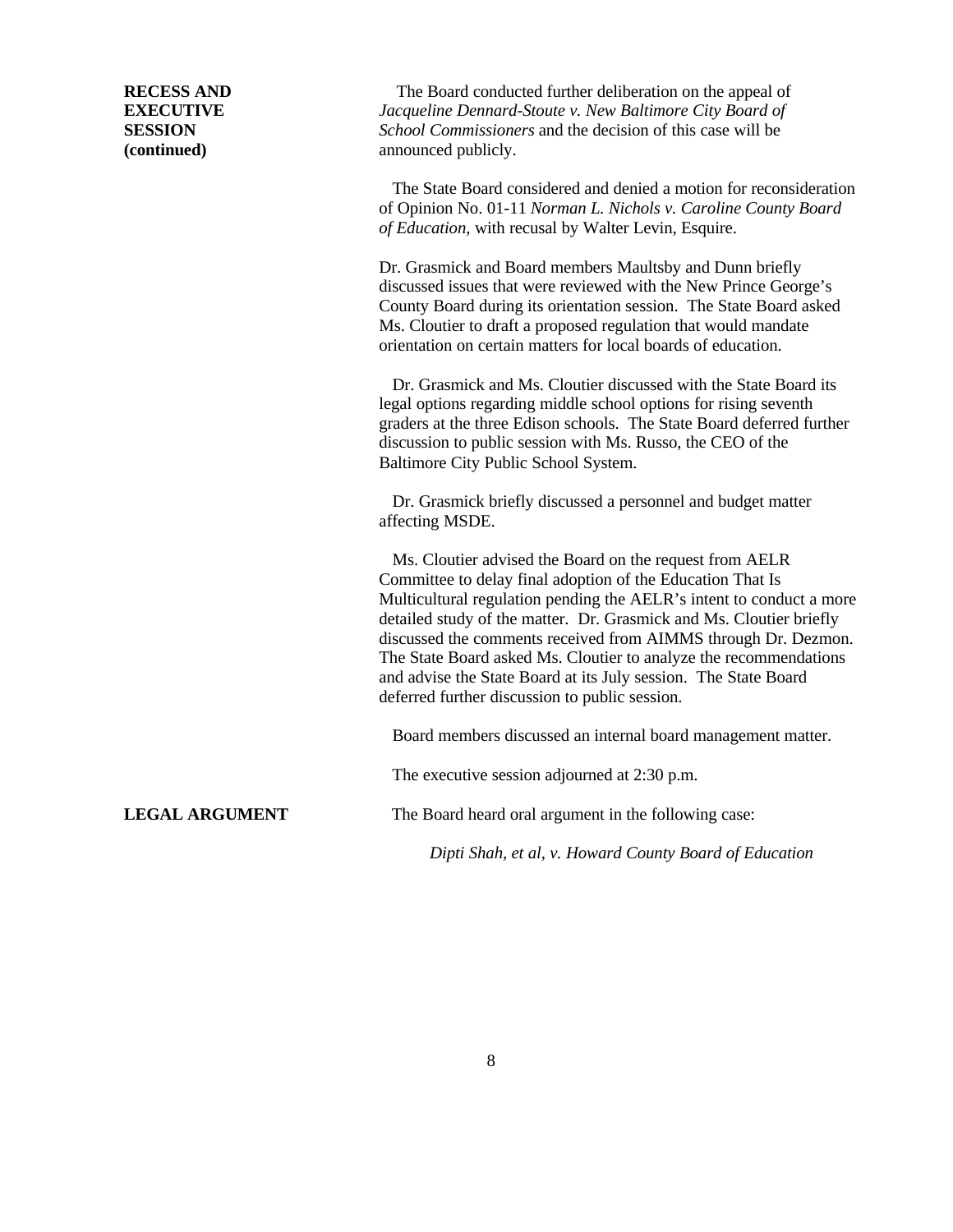**PERFORMING**

**ANNUAL CAPITAL** Mr. Steve Brooks, Chief, Budget Branch, Division of Business **BUDGET AND** Services, discussed this budget request. The Annual Capital Budget **FIVE-YEAR** and Five-Year Program Request is submitted annually not later than **PROGRAM REPORT** June 30<sup>th</sup> of each year. There is one project which is a continuing project for the State Library Resource Center, Enoch Pratt Free Library. Mr. John Sondheim, was present representing Enoch Pratt Library.

> Upon motion by Rev. Hawkins, seconded by Ms. Bell, the State Board approved this request. (In Favor – 9: Abstention –  $1 -$ Mr. Sondheim. Mr. Levin not present when vote was taken.)

**STATUS OF RECEIVING** Ms. Carmen Russo, CEO, Baltimore City Public Schools, provided **SCHOOLS FOR** the Board with a report on the schools receiving those students who **EDISON STUDENTS** will be leaving the Edison schools. These students will be assigned to Hamilton Middle School and Booker T. Washington Middle School. It is expected that there will be a total 300 students leaving the three Edison schools. Ms. Russo indicated that efforts are being made to provide a smooth transition for these students.

> Ms. Russo indicated that plans are being made to add gifted-andtalented programs, advanced math courses and after-school programs. She indicated that initiatives are being made to accelerate progress in all of the middle schools in Baltimore City. Edison has provided the schools system with names and phone numbers of all incoming students.

The system has held an open house for the students and parents to tour the receiving schools and plans are being made to provide another tour during the summer.

 Following Ms. Russo's presentations, the Board indicated continued reservations about the quality of the receiving schools and the time frame for making the changes that Ms. Russo spoke of. The Board indicated that additional discussion was needed with the Baltimore City School Commissioners regarding the transition.

**STATUS OF** Dr. Grasmick stated that an orientation has been provided to the **MASTER PLANNING** new members of the Prince George's County Board of Education. **PROCESS AND** She has briefed them on their responsibilities in terms of the master **LOW plan.** There master plan should be received in several months.

**SCHOOLS** The Baltimore City master plan is scheduled to be presented to the State Board in July. Staff has requested some revisions in Prince George's plan for the identified low performing schools.

**ELECTION OF** The State Board cast their ballot for the following officers of the **NASBE OFFICERS** National Association of Boards of Education Board of Directors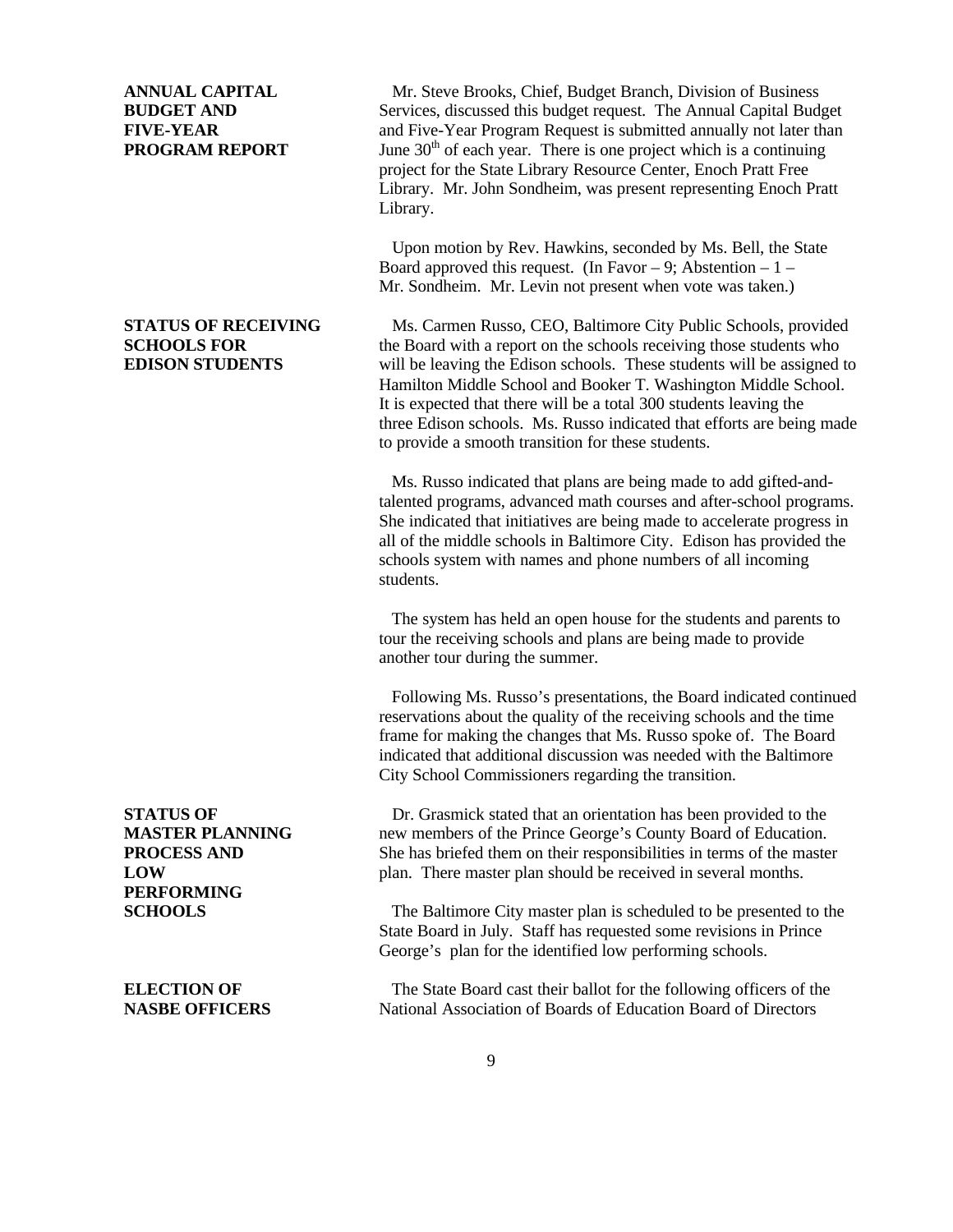**ELECTION OF** Upon motion by Mr. Dunn, seconded by Mr. Levin, the State **NASBE OFFICERS** Board cast their ballot for: **(continued) President - Alma Allen, Texas** (In Favor  $-9$ ; Abstention  $-1$  -- Mr. Sondheim. Ms. Bell not present when vote was taken.) Upon motion by Dr. Benzil, seconded by Mr. Dunn, the State Board cast their ballot for: **Vice President - Robert Lazard, Indiana** (In Favor – 9; Abstention - 1 – Mr. Sondheim. Ms. Bell not present when vote was taken.) Upon motion by Mr. Dunn, seconded by Mr. Levin, the State Board cast their ballot for: **Southern Area Director – Jane Norwood, North Carolina** (In Favor – 9; Abstention –  $1 - Mr$ . Sondheim. Ms. Bell not present when vote was taken.) **PUBLIC** The Board heard public comment from the following persons: **COMMENT** Bob Condit Doug Stiegler Terry Sapp Larry Walker Joe Berg Alex Fox Morgan Harrison **EXECUTIVE** Pursuant to  $\S10-503(a)(1)(i) \& (iii)$  and  $\S10-508(a)(7)$  of the State

**SESSION AND** Government Article, Annotated Code of Maryland, and upon motion **ADJOURNMENT** by Ms. Bell, seconded by Mr, Dunn, and with unanimous agreement, the State Board of Education met in closed session on Tuesday, June 25, 2002 in the  $7<sup>th</sup>$  floor board room of the Maryland State Department of Education. The executive session commenced at 5:20 p.m.

> The following members were in attendance: Marilyn Maultsby; Reginald Dunn; Jo Ann T. Bell; Philip Benzil; Dunbar Brooks; Clarence Hawkins; Walter Levin, Karabelle Pizzigati; Walter Sondheim, Jr.; John Wisthoff; Lauren McAlee; Nancy S. Grasmick; A. Skipp Sanders; Richard Steinke; Valerie V. Cloutier, and Anthony South.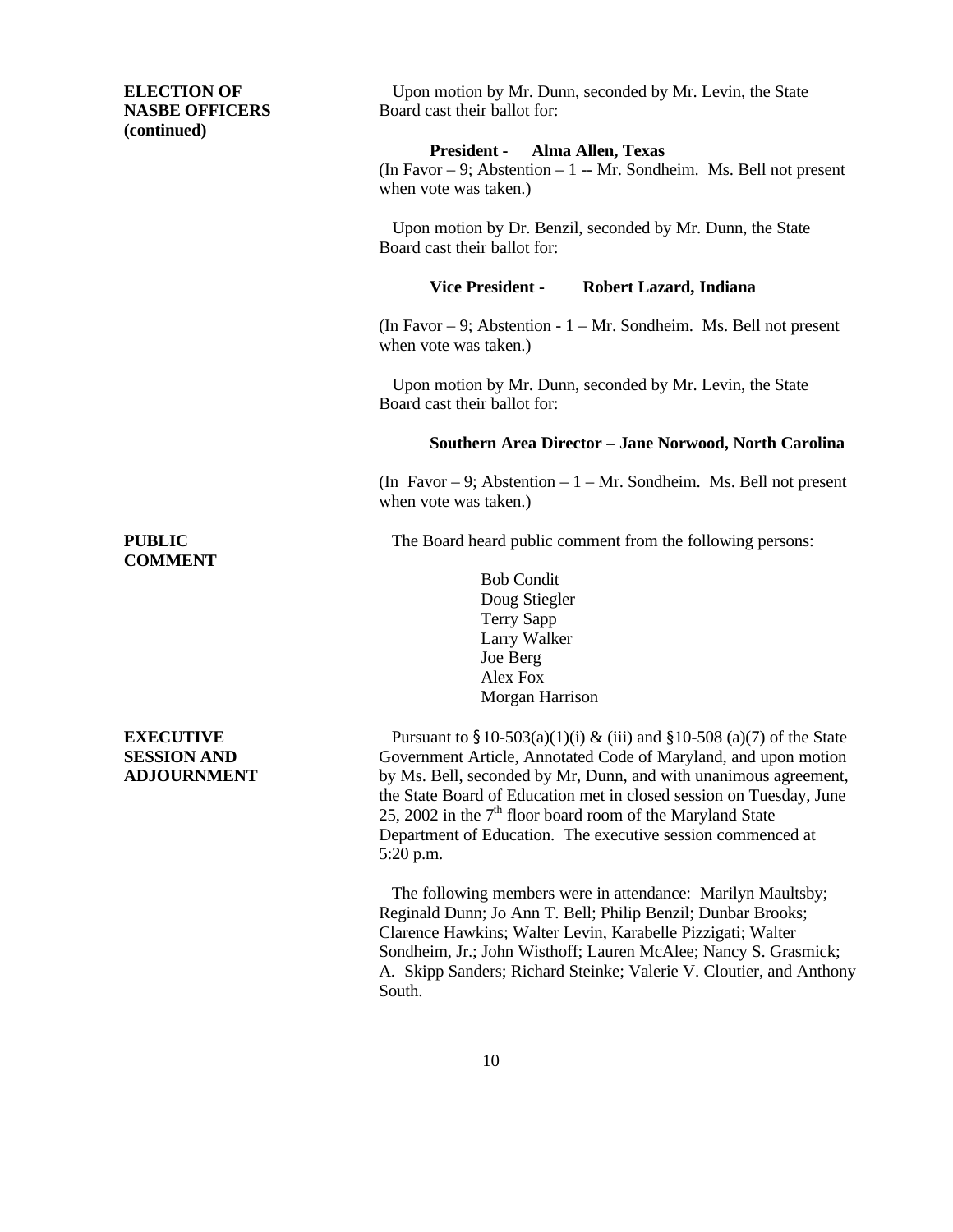The State Board deliberated the appeal of *Sipti Shah, et al. v. Howard County Board of Education –* school redistricting. The decision of this appeal will be announced publicly once it has been issued.

The executive session concluded at 5:45 p.m.

**RECONVENED** The State Board meeting was reconvened on June 26, 2002 by Mr. Dunn at 9:05 a.m.

**2002 NATIONAL** Ms. Joanne Carter, Assistant State Superintendent, Division of **DISTINGUISHED** Student and School Services; Ms. Sarah Hall, Chief, Program **TITLE I SCHOOLS** Improvement and Family Support Branch, Division of Student and **PROGRAM** School Services: and Ms. Barbara Scherr, Specialist, Program Improvement and Special Initiatives, Division of Student and School Services, introduced the recipients of this year's recognition.

> The Title I Distinguished graduates are high school graduates who have participated in the Title I program and can attest that it made a difference in their lives. Maryland selected two Distinguished Graduates, following nomination by their high school principals. This year's recipients are:

> > Antionette Harrison, a 1991 graduate from Meade High School in Anne Arundel County

Janay Harrison, a 1990 graduate from Meade High School in Anne Arundel County.

Ms. Antionette Harrison spoke on behalf of herself and her sister, Ms. Janey Harrison.

 Dr. Grasmick and Mr. Dunn presented each recipient with a State Board Certificate and a Governor's citation.

 Ms. Hall introduced this year's recipients of the Title I Distinguished Schools recognition. The two Maryland schools receiving this national recognition are:

> **Green Holly Elementary School St. Mary's County** Remarks by Jill Mills, Principal

**Pemberton Elementary School Wicomico County** Remarks by William Curtis, Assistant Principal Delegate Norm Conway, Title I Supervisor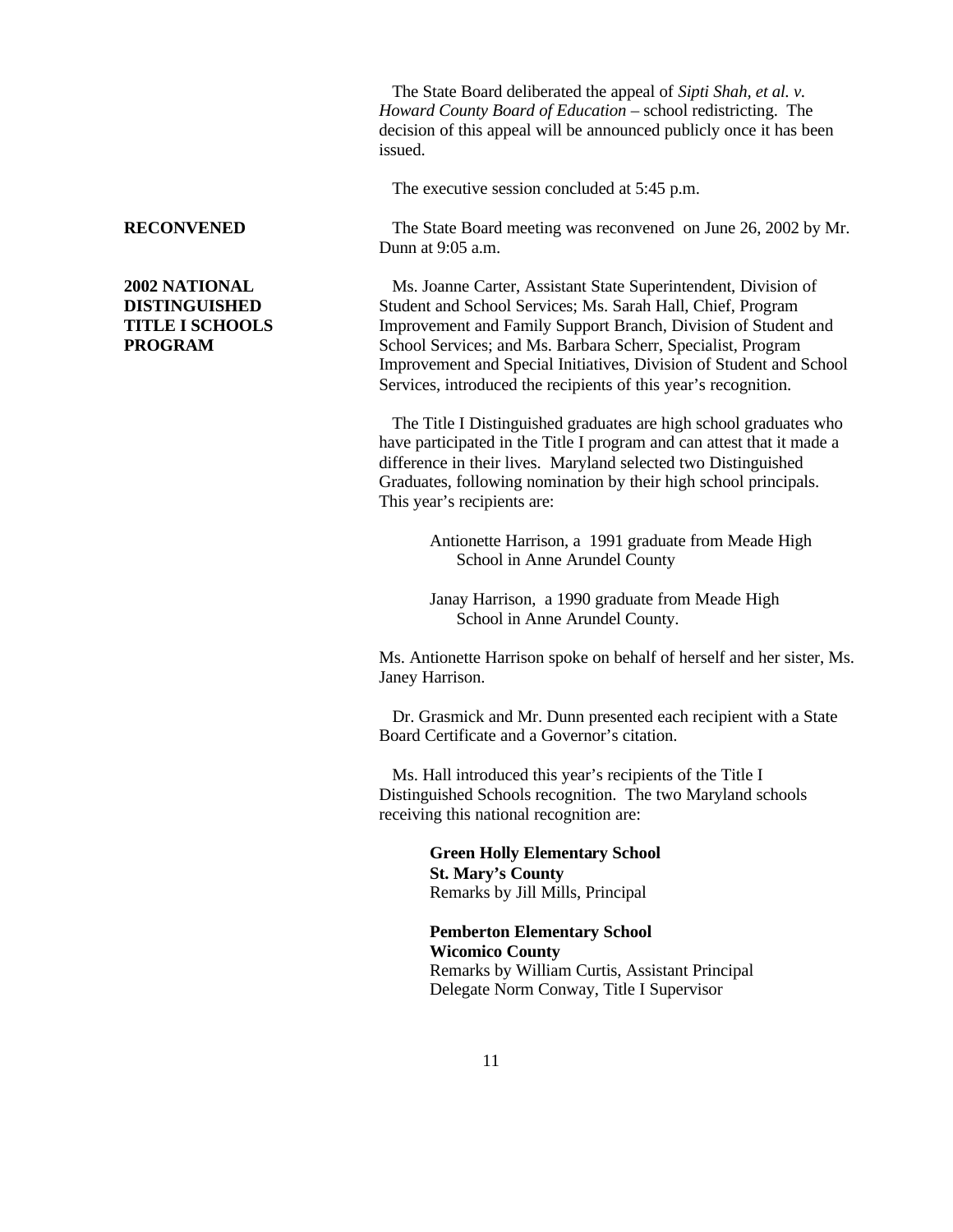Dr. Grasmick and Mr. Dunn presented each school with a check for \$2,000, a crystal plaque and a Governor's citation.

**PROFILE REPORT:** Mr. Bob Burns, Assistant State Superintendent, Division of **DIVISION OF Rehabilitation Services and Mr. Patrick McKenna, Director, Office of REHABILITATION** Client Services, Division of Rehabilitation Services provided an **SERVICES** overview of this division. The Division of Rehabilitation Services is the largest division within the State Department of Education. This division operates two large businesses, the state's public rehabilitation services program and the Disability Determination Services unit. The state's public rehabilitation services program is authorized under the federal Rehabilitation Act. This division serves approximately 14,000 individuals with disabilities each year.

> The mission of the Division of Rehabilitation Services is to provide leadership and support in promoting the employment, economic selfsufficiency and independence of individuals with disabilities.

> The charge of the Division of Rehabilitation Services is to maintain and enhance opportunities for individuals with disabilities by:

- Promoting employment and independent living through the administration and development of the State's rehabilitation services program.
- Maximizing independence and self-sufficiency through the administration and development of the State's disability determination services program.
- Building collaborative relationships with public agencies, private organizations, employers, and community groups.
- Fostering a skilled workforce that reflects the diversity of Maryland's communities and the people they serve.
- Promoting empowerment and inclusion in all of Maryland's communities.

 Ms. Marian Vessels, Chair, State Rehabilitation Council, provided a review of the Maryland State Rehabilitation Council. The role of the Maryland State Rehabilitation Council (MSRC) is to review, analyze, and advise on plans, needs assessments, policy issues, and consumer satisfaction studies in order to enhance the quality of and access to services provided by the Division of Rehabilitation Services (DORS) to promote the employment, economic self-sufficiency and independence of individuals with disabilities.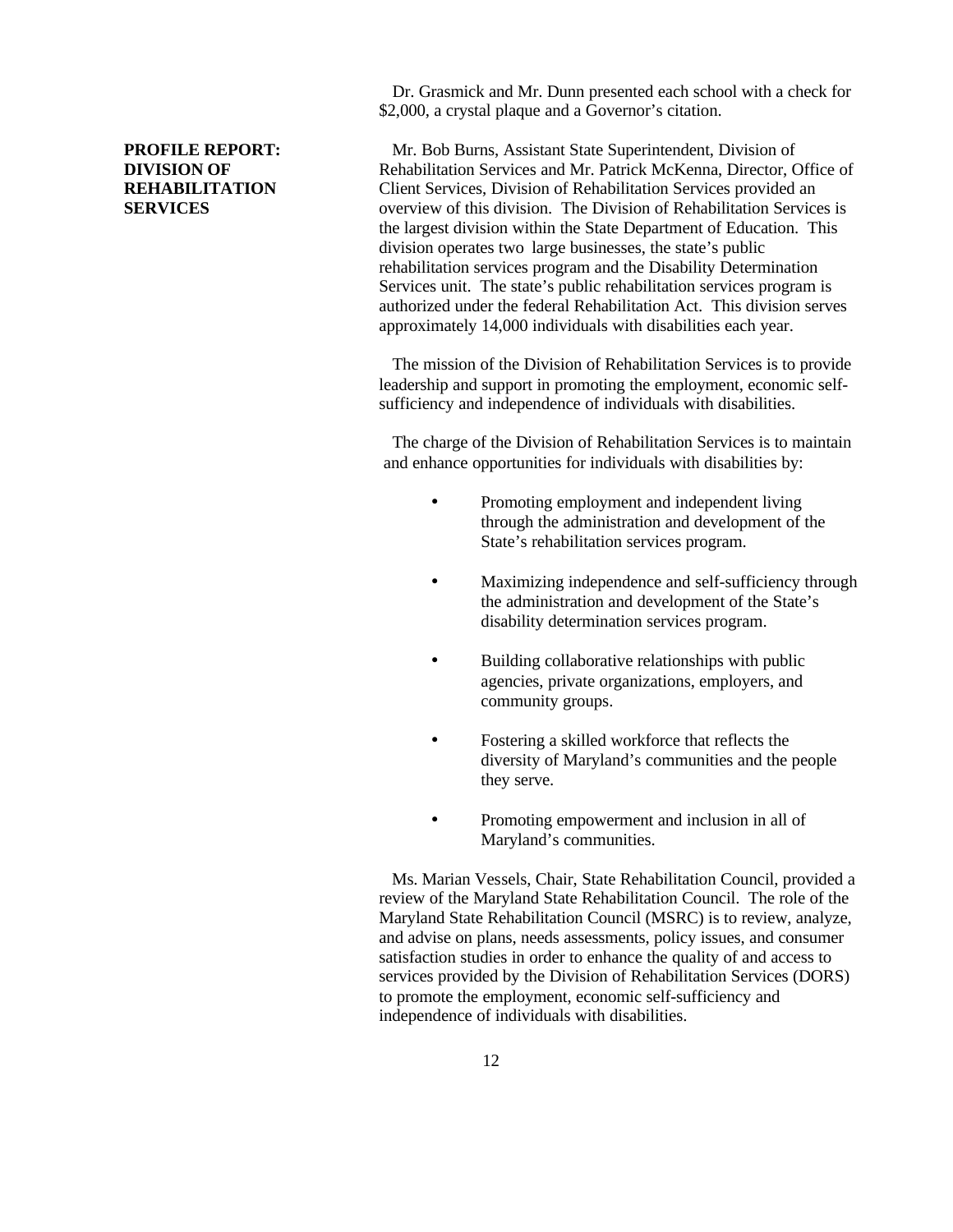**(continued)** groups.

**PROFILE REPORT:** The Governor appoints the Council members and a majority of the **DIVISION OF** membership must be persons with disabilities. In addition, the **REHABILITATION** Council is comprised of members representing business and industry, **SERVICES** community rehabilitation programs, special education and consumer

The objectives of the Maryland State Rehabilitation Council are to:

- Advise DORS in the development of its State Plan for Vocational Rehabilitation Services.
- Participate with DORS in the development of marketing plans and strategies to assure awareness of the value of persons with disabilities in the workplace.
- Provide input to DORS regarding policies, issues, and procedures affecting rehabilitation services.
- Work with DORS to promote and ensure quality consumer outcomes.
- Collaborate with and advocate for other State councils and organizations to promote services to underserved and unserved populations.
- Establish a Council role to influence development and implementation of one-stop employment centers accessible by persons with disabilities.
- Ensure that the needs of individuals with disabilities are identified, communicated to, and addressed by legislators, service providers, employers, and the community.

**COMAR** Mr. Dunn read the following statement from the State Board on this

**THAT IS** *The Board has received a request from the Joint Committee* **MULTICULTURAL** *on Administrative, Executive and Legislative Review for the Board to postpone action on the proposed change pending further review by the Joint Committee. The State Board is postponing the action to a future Board meeting.*

> Upon motion by Mr. Brooks, seconded by Mr. Levin, the State Board accepted this request from the Joint Committee and will postpone action on this regulation. (In Favor  $-7$ ; Opposed  $-2$ ) Ms. Bell and Dr. Benzil)

**13A.04.05 (AMEND)** issue: **EDUCATION**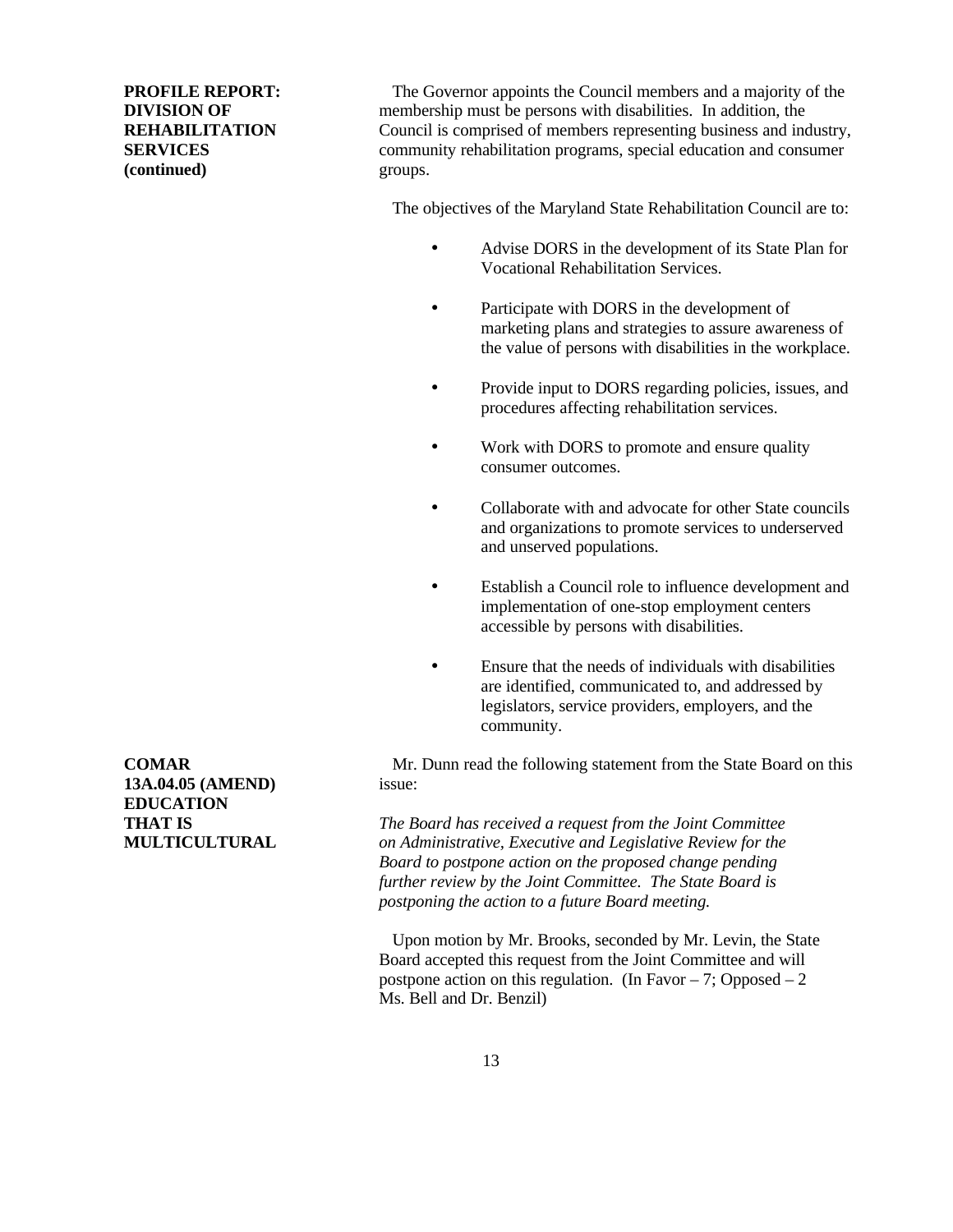**PRESIDENT'S** Mr. Steinke discussed the Minority Conference which was held **DISCUSSION** at the University of Maryland, College Park. This conference was kick-off for a new institute being developed in partnership with MSDE and the University of Maryland College Park.

> Ms. McAlee graduated from high school. She also visited the White House where service learning and character education was discussed.

 Dr. Pizzigati visited the two receiving schools for the Edison Schools students. She also participated in one of National Association of State Boards of Education (NASBE) study groups on low performing schools.

 Dr. Wisthoff attended an annual recognition of Education Excellence Award Ceremony given by the Chamber of Commerce in northern Anne Arundel County. He participated on NASBE's study group on high schools. Dr. Wisthoff also attended the Maryland Association of Board of Education's (MABE) summer conference which was held in Salisbury, MD.

 Dr. Benzil visited the two schools receiving Edison Schools students. He attended the Arts Education in Maryland reception. Dr. Benzil also attended the Cabinet secretaries' meeting of the State School Health Council.

 Ms. Bell attended the Foundation of Alternative Schools graduation and ground breaking for their new school in Prince George's County.

 Mr. Dunn participated in the orientation of new members of the New Prince George's County Board of Education.

 Dr. Grasmick advised that MSDE has received numerous awards for a variety of publications. Dr. Grasmick received an outstanding community award from a Maryland Professional Public Relations group.

**RECOGNITION OF** Mr. Dunn and the other Board members paid tribute to Miss **LAUREN McALEE** McAlee for her service on the State Board. The members of the Board also presented her with a gift.

**OPINIONS** Ms. Cloutier announced the following opinions:

• **02-24 Phyllis Hammond Black v. Carroll County Board of Education –** The State has held upheld a one day suspension. One Board member dissented and would have reversed for fairness of policy and one member recused himself.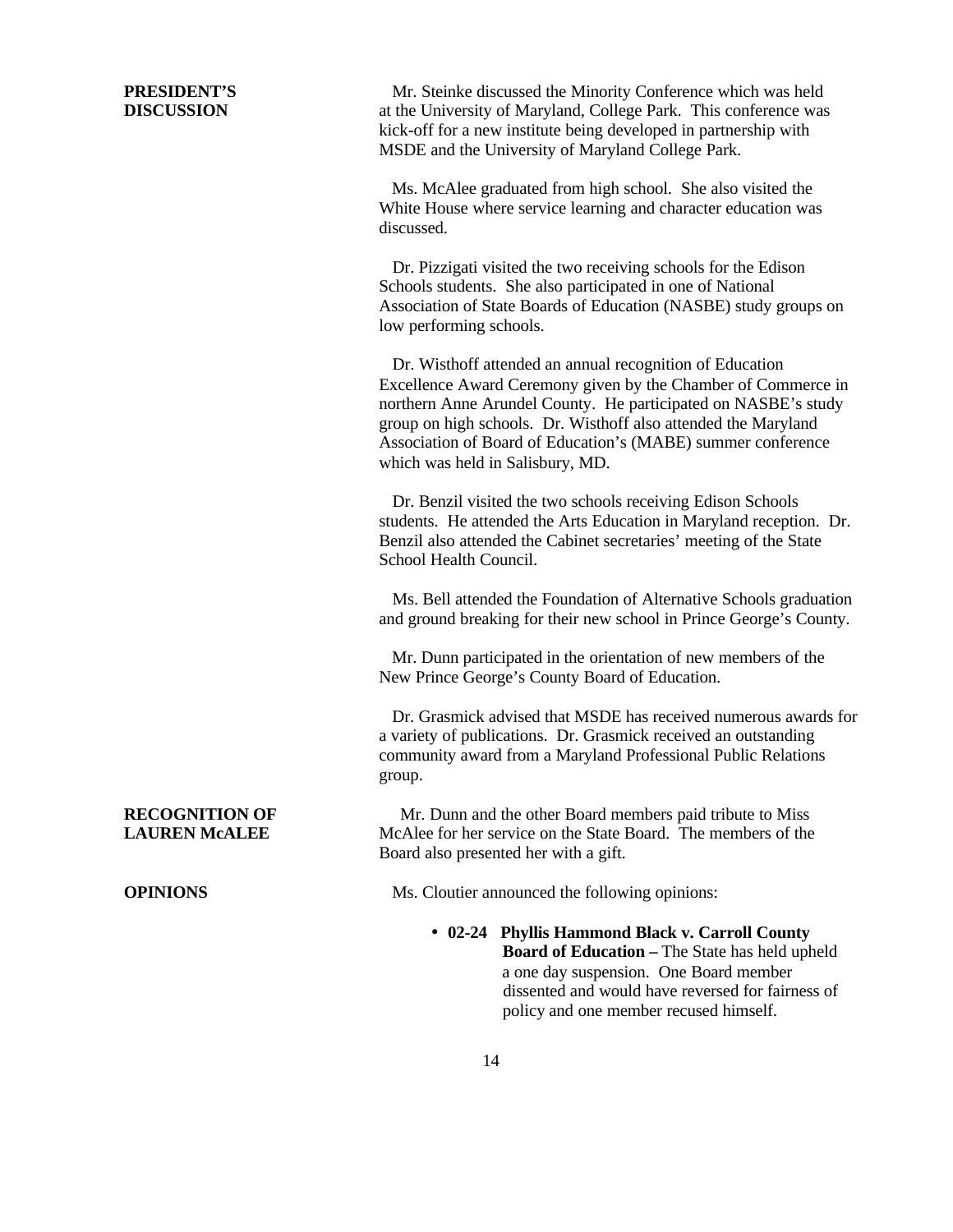- **OPINIONS 02-25 John William Downs v. Baltimore County (continued) Board of Education –** A majority upheld the local board termination for sexual harassment conduct. However, there were four members that dissented.
	- **02-26 Jonathan Fitzsimmons v. New Board of School Commissioners for Baltimore City – The State** Board has upheld a student suspension.
	- **· 02-27 Kay Kimble v. Montgomery County Board of Education –** The State Board had adopted the administrative law judge's proposed decision and upheld the local board.
	- **02-28 Richard Regan v. Harford County Board of Education –** The State Board dismissed this appeal for lack of standing.
	- **02-29 Richard Regan v. Montgomery County Board of Education –** The State Board dismissed this appeal because the appeal process is not the appropriate forum for changing a policy or curricula matter.

**EXECUTIVE** Pursuant to  $\S10-503(a)(1)(i)$  and  $(iii)$  and  $\S10-508(a)(7)$  & (8) of the **SESSION AND** State Government Article, Annotated Code of Maryland, and upon **ADJOURNMENT** motion by Dr Wisthoff; seconded by Ms. Bell, and with unanimous agreement, the Maryland State Board of Education met in closed session on Wednesday, June 26, 2002, in the  $7<sup>th</sup>$  floor board room of the Maryland State Department of Education. The executive session commenced at 11:45 a.m.

> The following members were in attendance: Reginald Dunn; Jo Ann T. Bell; Philip Benzil; Walter Levin; Karabelle Pizzigati; Walter Sondheim, Jr.; John Wisthoff; Lauren McAlee; Nancy S. Grasmick; A. Skipp Sanders; Richard Steinke; Valerie V. Cloutier; and Anthony South.

> Dr. Grasmick and Ms. Cloutier further reviewed for the Board its legal options regarding the issue of Edison rising seventh graders at Hamilton and Booker T. Washington Middle Schools in Baltimore City. On the recommendation of Dr. Grasmick, the State Board discussed a plan of action on this matter.